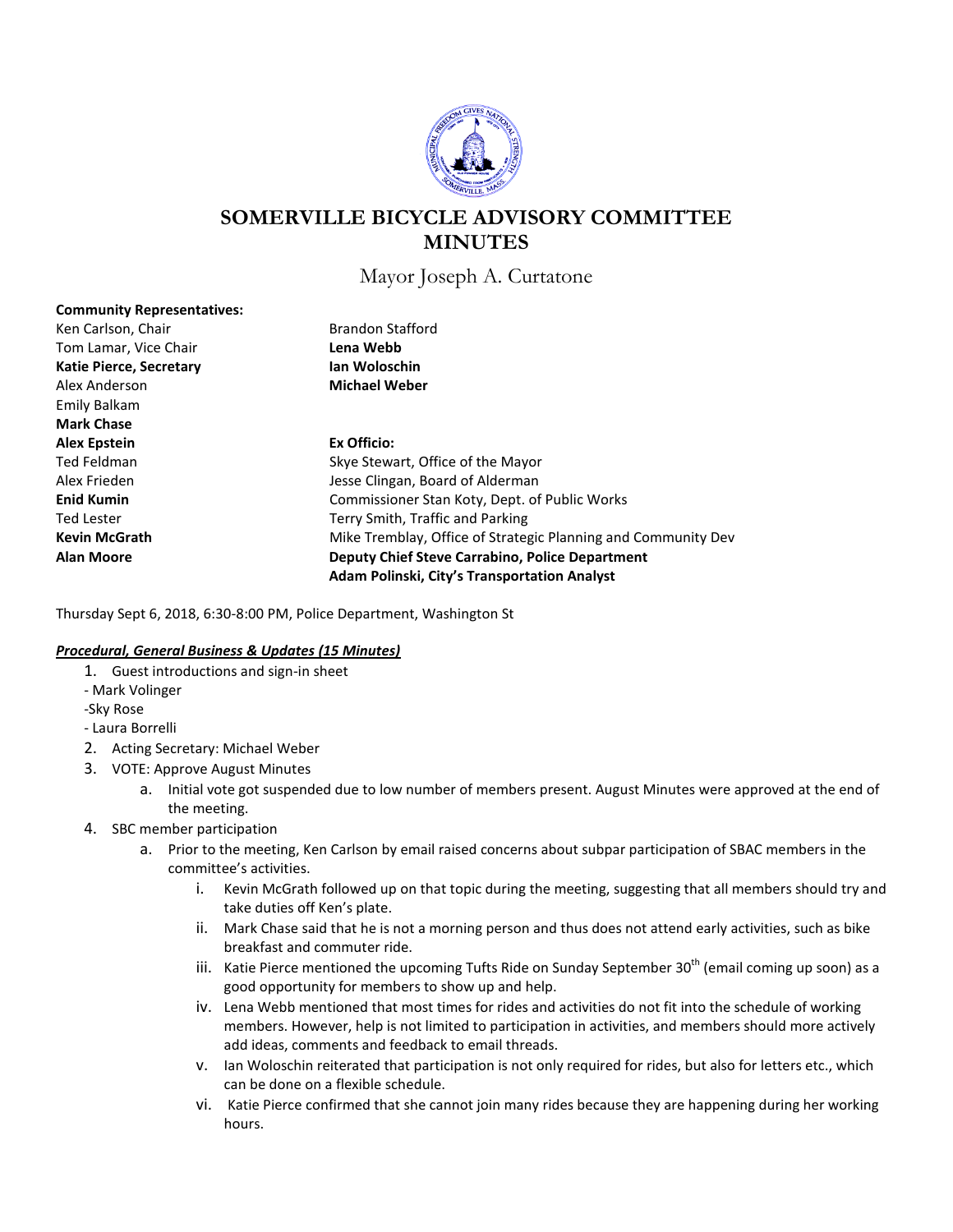- vii. Laura Borrelli added that October's Neighborways Ride will be on a weekend, and that members should show up to help. She also mentioned that a list of things for members to work on (think to-do list) would be helpful.
- viii. Alan Moore argued that Ken Carlson might micromanage too much, taking away his own time and leaving little space for people to work on tasks.
- ix. Mark chase closed the topic by mentioning two dates where members can show up.
	- 1. First, the upcoming Powderhouse Boulevard Neighbor meeting on what to do to improve infrastructure in the area on September  $13<sup>th</sup>$
	- 2. Second, the Neighborways repainting of Dimick Street including a potluck on September 29<sup>th</sup>

### *City Update (30 min) – Adam Polinski*

- 1. Update on Central Broadway markings plan, bike rack installs, and Neighborways improvements
	- a. Central Broadway
		- i. The project got pushed back to make room for the Green Line Extension.
		- ii. Current work includes the analysis of bus run times and identifying the most congested segments. Central Broadway is an essential bus corridor for the area and highly congested every morning.
			- 1. Temple Street at School Street is especially bad.
		- iii. Adam presented the results of a survey with over 1,000 responses. For example, 40% of the participants are interested in bus and bike lanes, more crosswalks and markings.
		- iv. The city is working on an assessment of existing conditions, e.g. parking counts.
		- v. Funding for the project is secured Adam mentioned that is a special source and the money is not universally applicable. The money needs to be spent and is linked to the project, so the chance of it happening is high.
		- vi. Markings might not happen in October, but more likely in May.
		- b. Bike rack program
			- i. Adam mentioned that the city finished a bike rack inventory and is about to setup a system for maintaining rack locations. 50 new locations for bike racks on sidewalks were identified.
			- ii. Mark Chase asked about the bike racks that fill dead spaces, e.g. in front of Bow Market.
				- 1. Adam Polinski said that those are are cheaper solutions but will stay for a while for now.
				- 2. Ian Woloschin asked about potential sponsorship of bike racks
					- a. Adam confirmed that businesses can sponsor bike racks.
					- b. A single rack costs about \$100, whereas the car-sized/-shaped ones cost about \$2,500.
				- 3. Responding to a question by Katie Pierce about private sponsorship, Adam mentioned that such a sponsorship could be possible, but additional fees might be required.
				- 4. Also, bike racks require the sidewalk to be at least 7 feet wide.
		- c. Neighborways
			- i. Most markings have been repainted on Hancock Street and others, and mini flex posts have been installed on Hancock Street at Summer Street.
			- ii. Lena Webb asked about more solid bumpouts made from concrete.
				- 1. Adam responded that budget for such structures exists, but the city is lacking the knowledge and would require help from consultants.
			- iii. Contraflow signage got added on Neighborways.
			- iv. Short discussion among Mark Chase and Alex Epstein about flexposts: The new, small flexposts force people to take wider turns, so they work as intended.
				- 1. Mark Chase and Alan Moore said that the flexposts in front of Rickie's had been removed because of constructions, and it is not sure when they will get reinstalled.
				- 2. Replying to a question by Alex Epstein, Mark Chase explained that there are no posts on Elm Street because cars are much slower there.
			- v. Adam briefly presented the wayfinding signs for Neighborways, developed in collaboration with Mark Chase.
- 2. Transportation database: Status and feedback from the SBAC
	- a. Adam Polinski presented promising numbers of bikes riders versus bike-involved crashes: Whereas the number of cyclists increased over the years, bike-involved crashes remain somewhat constant.
	- b. One of Adam's slides highlighted the all of his goals from his last SBAC meeting in September 2016 are still in the